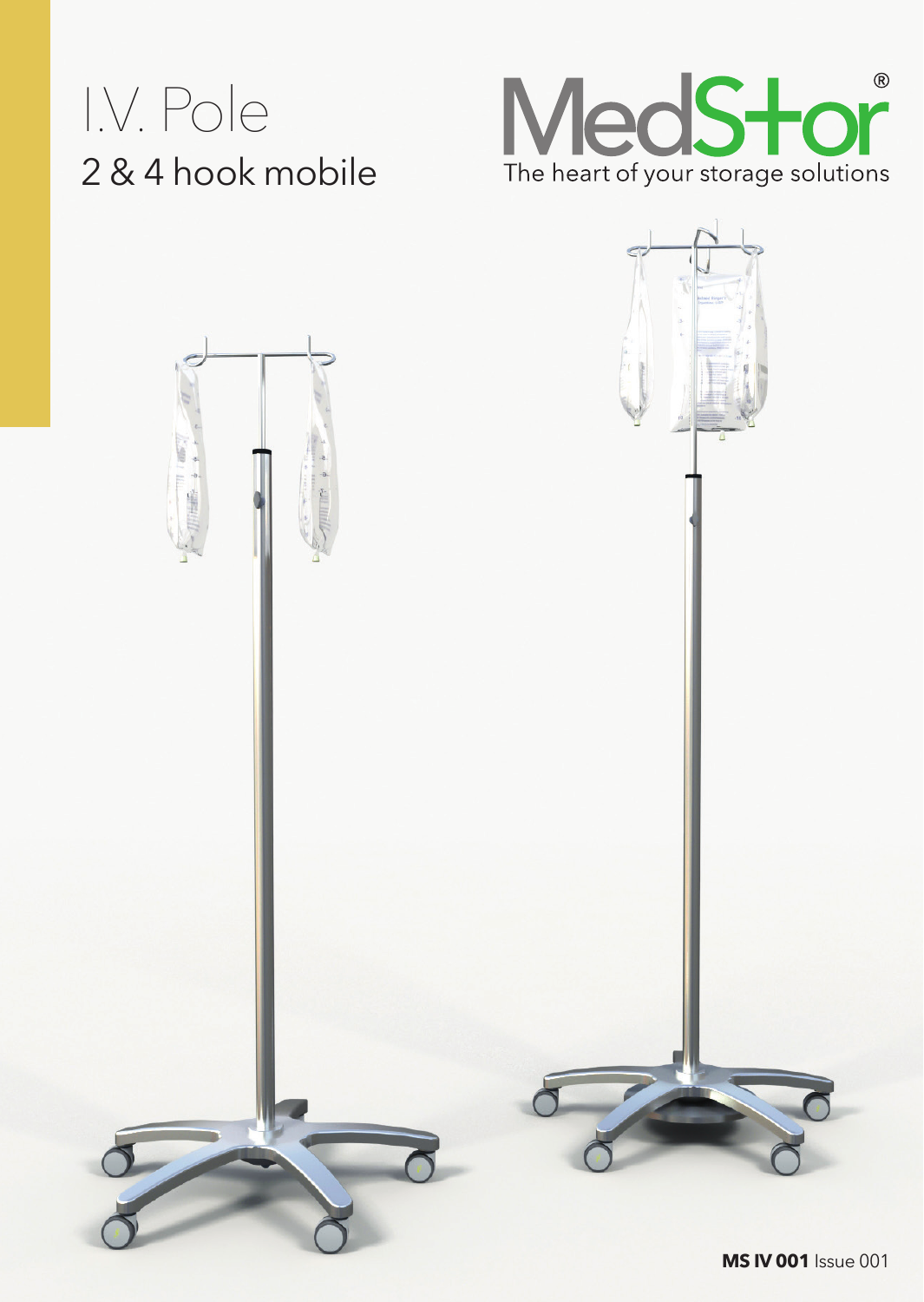# I.V. POLE

## **Secure and stable stainless-steel design**

I.V. poles are essential equipment wherever an I.V. needs to be administered. They are designed to hold a bag of fluid or medicine that is being delivered intravenously to hospital patients at a steady flow.

The Medstor stainless steel I.V. pole comes with a choice of two and four hook configurations to suit the needs of the clinical team.

The fully mobile base enables the I.V. pole to be taken directly to hospital wards and treatment rooms, allowing it to be quickly in use at the point of care.

It also has a simple and easily deployed handwheel height adjustment, so can be swiftly set to the height required.

Robust stainless steel construction makes the I.V. pole easy to clean, in line with hospital infection prevention and control practices.

# **Conform to the European Directives**

Medical Device Directive 92/42/EEC-Class 1 BS3619-1976 Stability Test.

# Code Description

MS33020000 Stainless Steel 2 Hook IV Pole / Drip Stand MS33020001 Stainless Steel 2 Hook IV Pole / Drip Stand with Weighted Base MS33040000 Stainless Steel 4 Hook IV Pole / Drip Stand MS33040001 Stainless Steel 4 Hook IV Pole / Drip Stand with Weighted Base

### **WARNING**

- Only to be used on a flat surface with an inclination no greater than 9°
- Take caution when walking with I.V. Pole
- Please ensure the Medstor unique serial number is not removed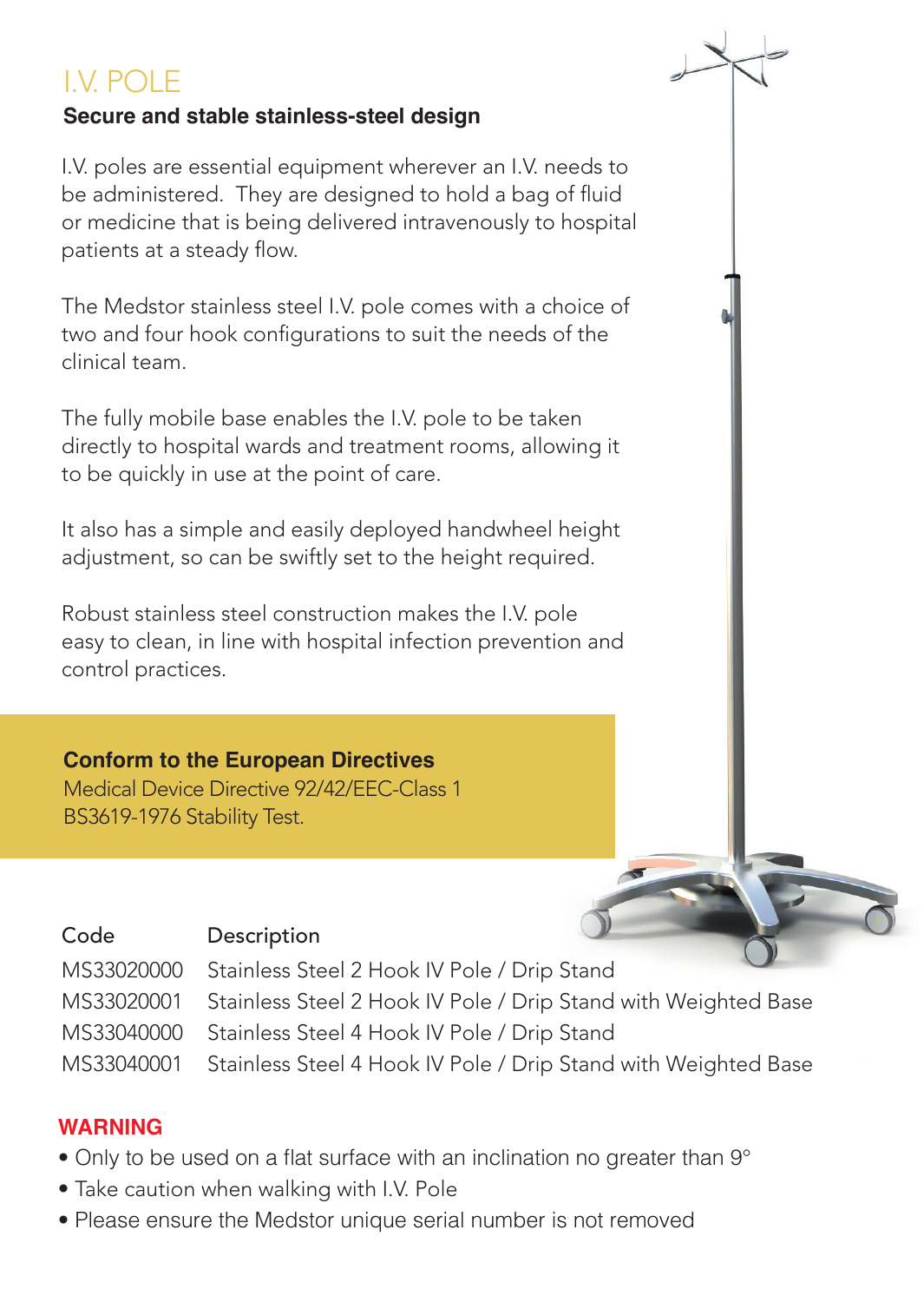